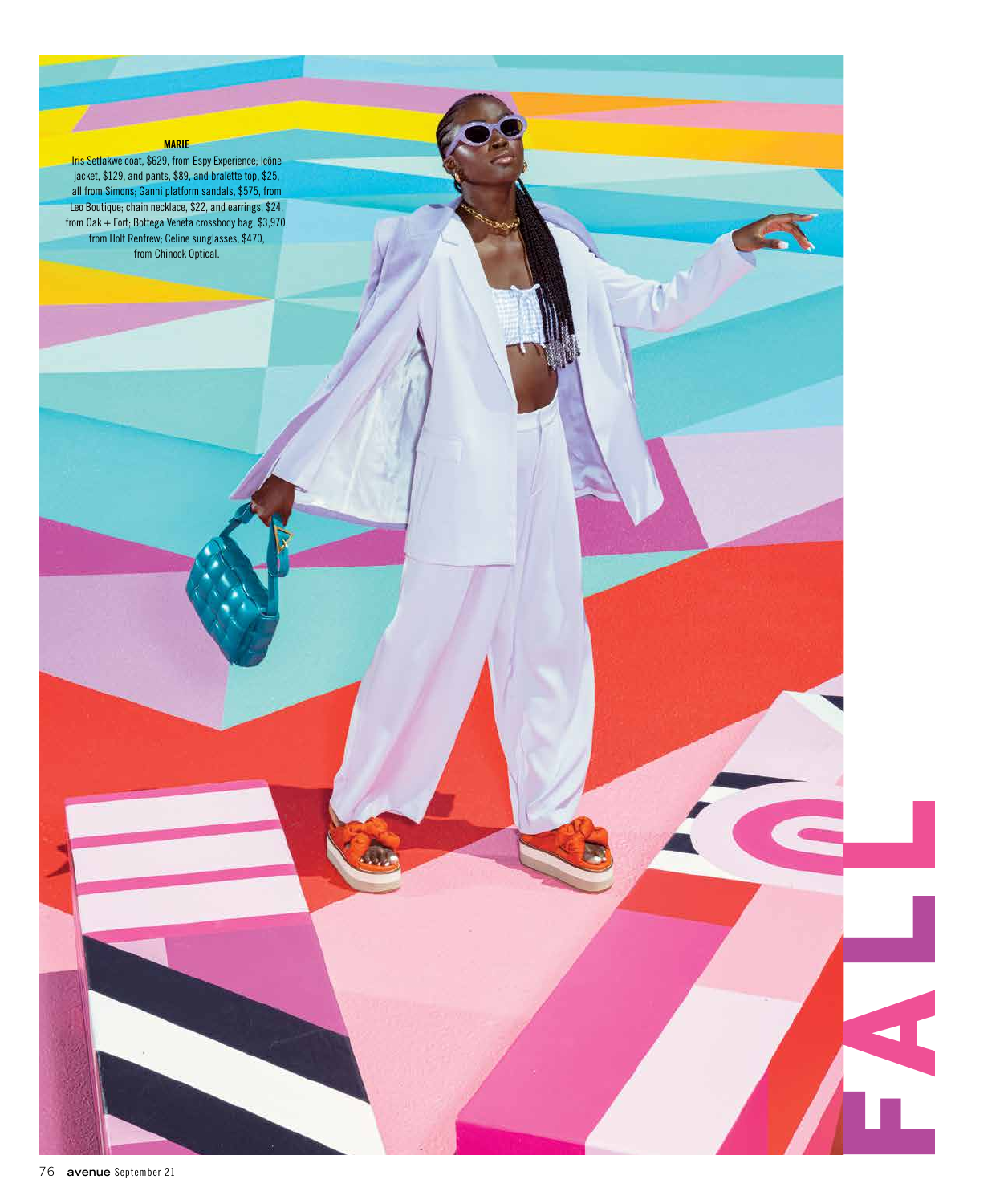FALL IS IN THE AIR, BUT THAT DOESN'T MEAN YOU HAVE TO GO FULL PUMPKIN SPICE. INSTEAD, WE'RE FEELING SUMMER THIS AUTUMN, SPORTING PIECES IN A RAINBOW OF HUES WHERE ANYTHING GOES BUT LODEN.

PHOTOGRAPHY BY **JARED SYCH** STYLING **KARA CHOMISTEK** HAIR AND MAKEUP **NICKOL WALKEMEYER** MODELS **MARIE** AND **RYAN**, **MODE MODELS** ARTISTS MICHELLE HOOGVELD (ROAD MURAL) AND SYDONNE WARREN (BOXES) LOCATION **DEERFOOT CITY**

C

O

L

O

U

R

 $\overline{a}$ 

## **MARIE**

ARTY

Rains puffer jacket, \$1,099, from Espy Experience; Icône button-up shirt, \$59, Contemporaine cargo pants, \$99, Twik ribbed tank, \$49, Matt & Nat sunglasses, \$65, and Polo Ralph Lauren ankle socks, \$20, all from Simons; Prada loafers, \$1,250, from Holt Renfrew.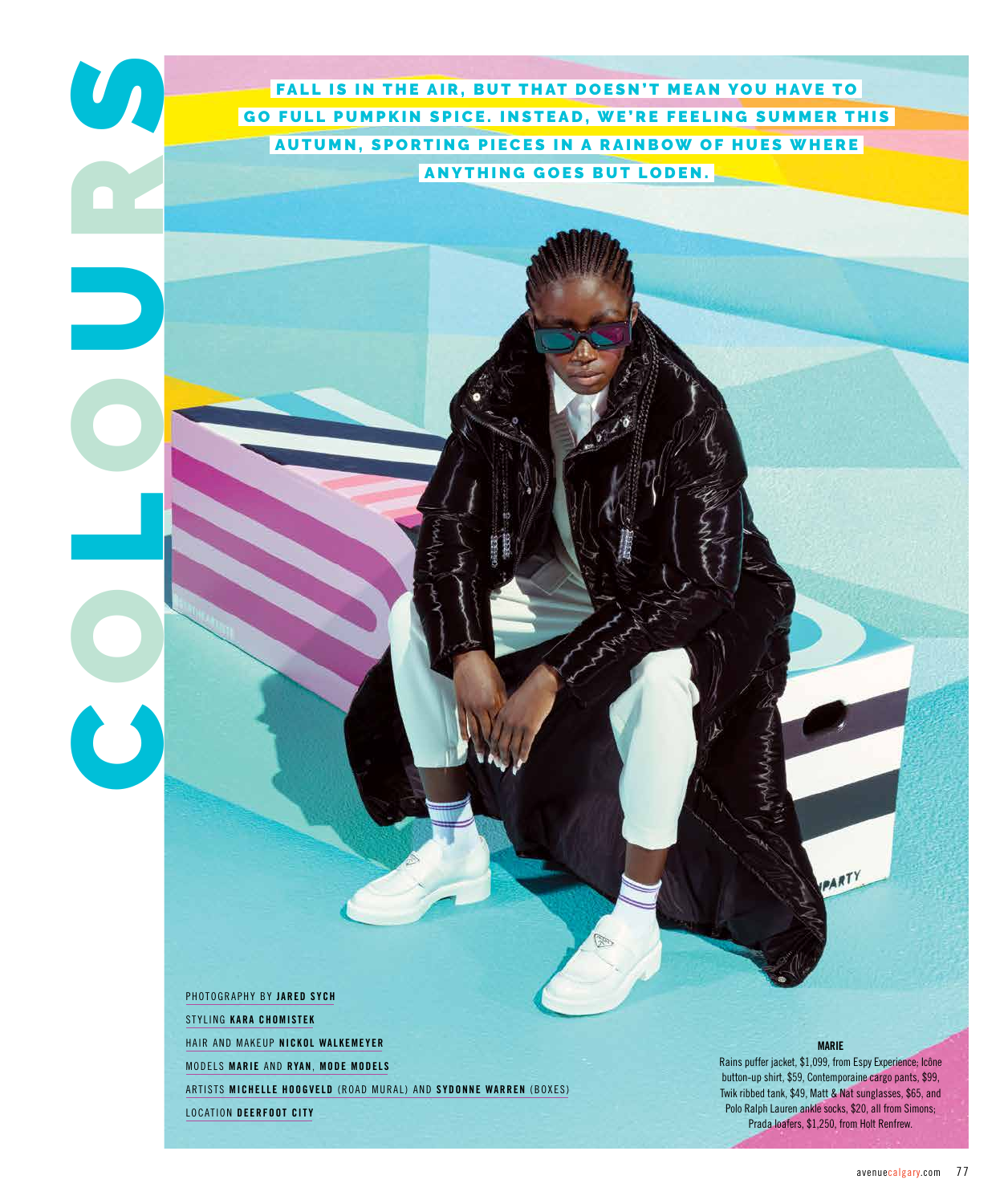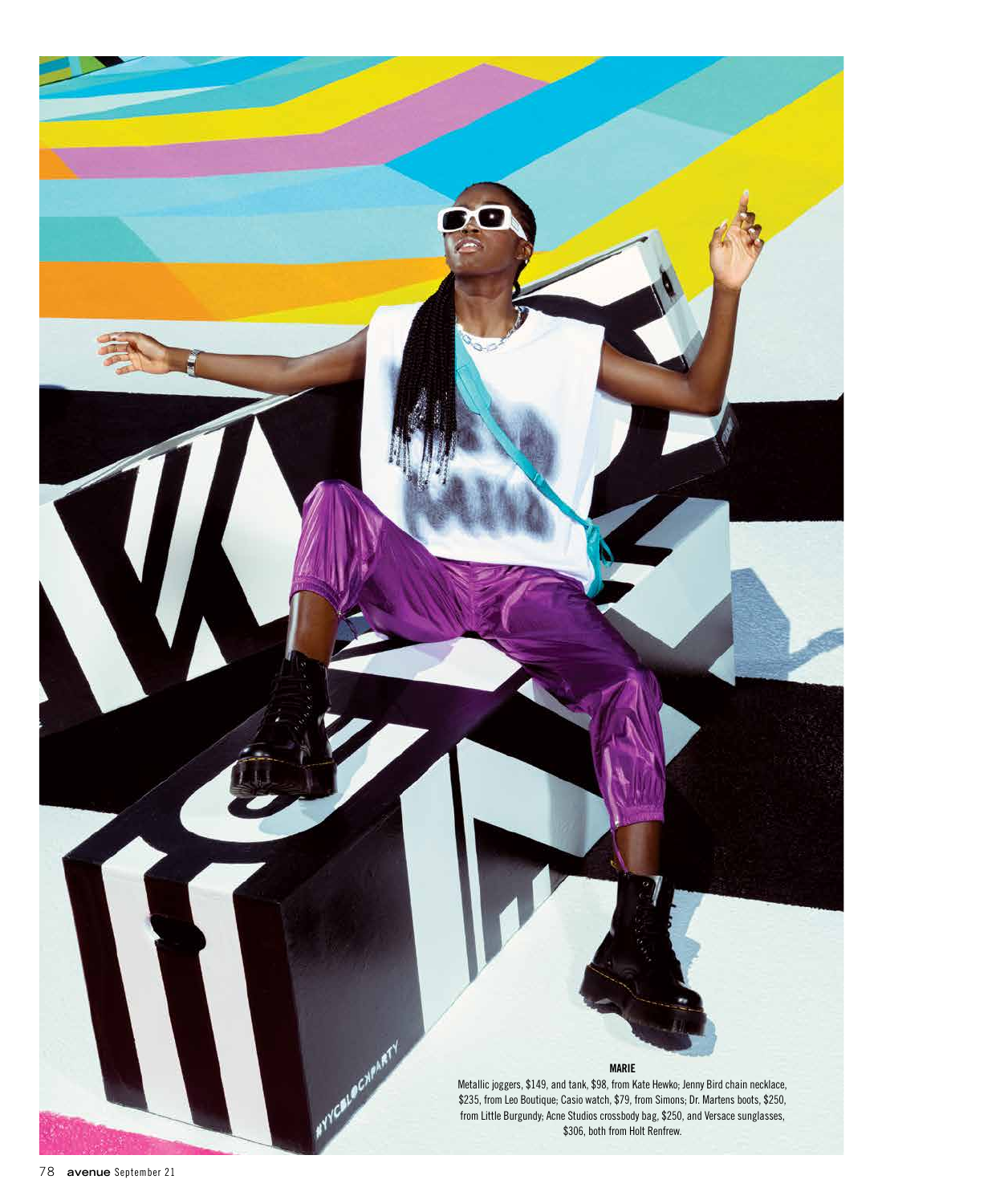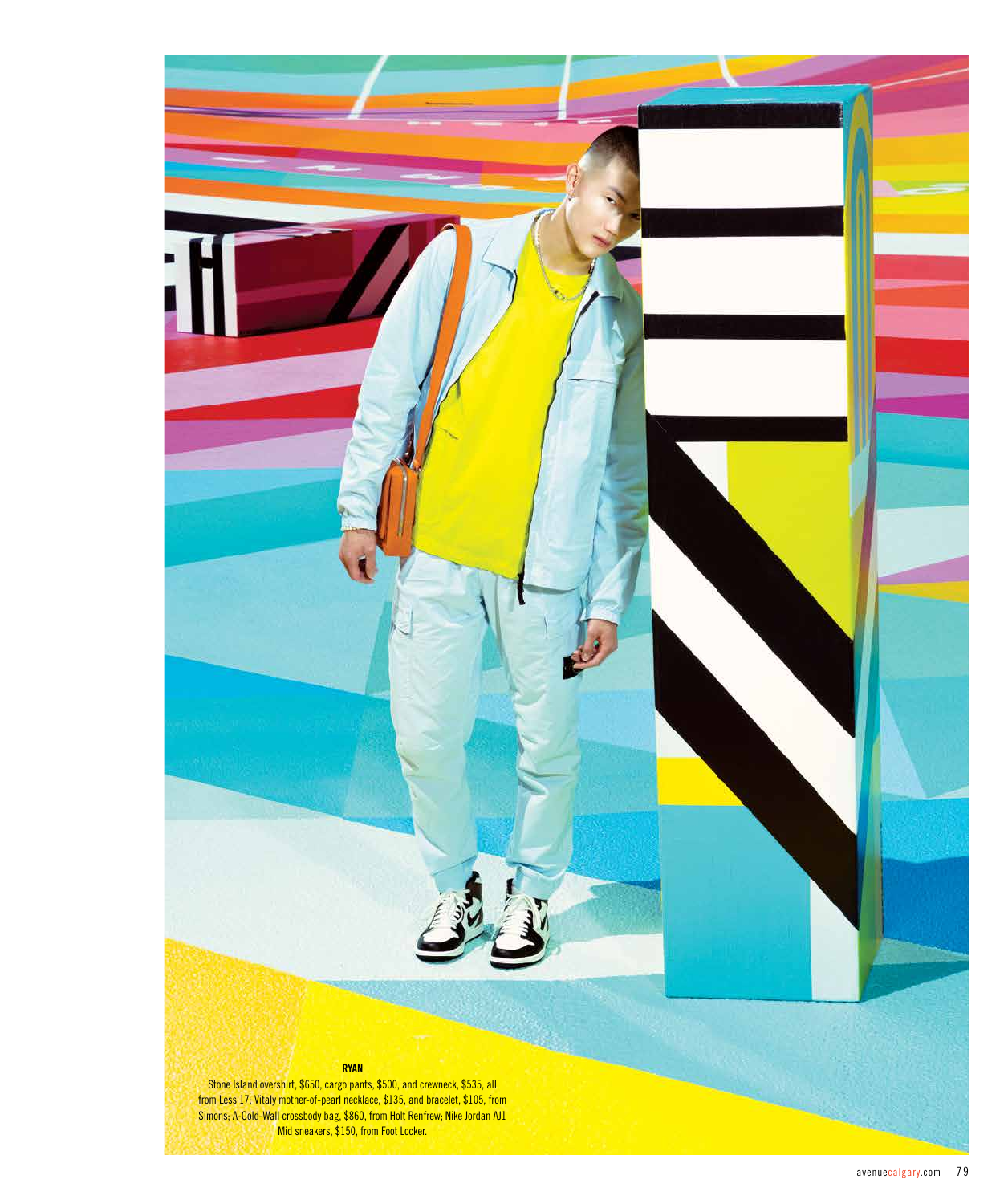

The North Face windbreaker, \$130, Neil Barrett denim jacket, \$1,200, and cuffed pants, \$650, Acne Studios T-shirt, \$300, Salomon trail-running shoes, \$200, and Vitaly chain necklace, \$160, all from Simons; Vuarnet sunglasses, \$475, from Chinook Optical.

soxes

Ò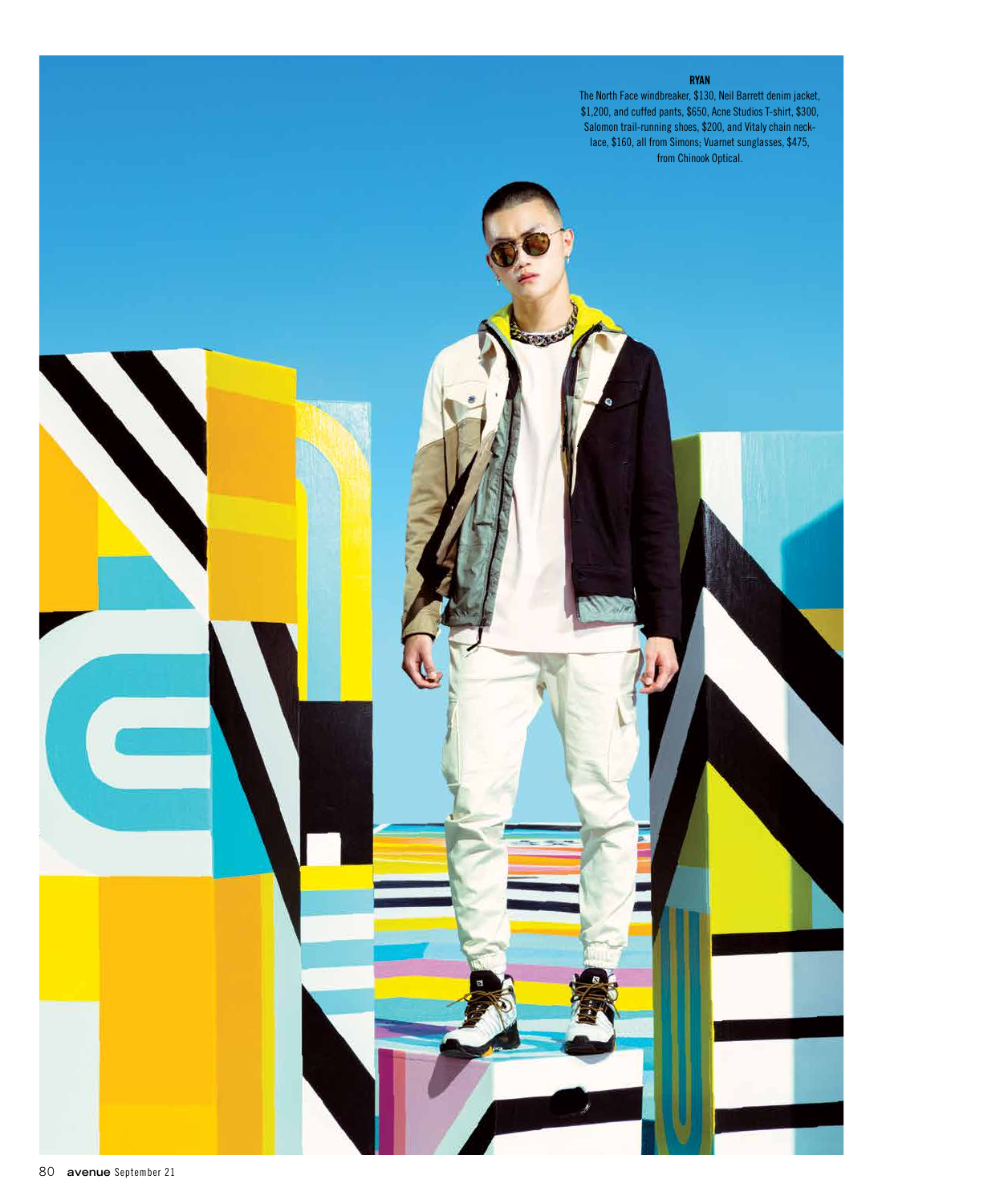